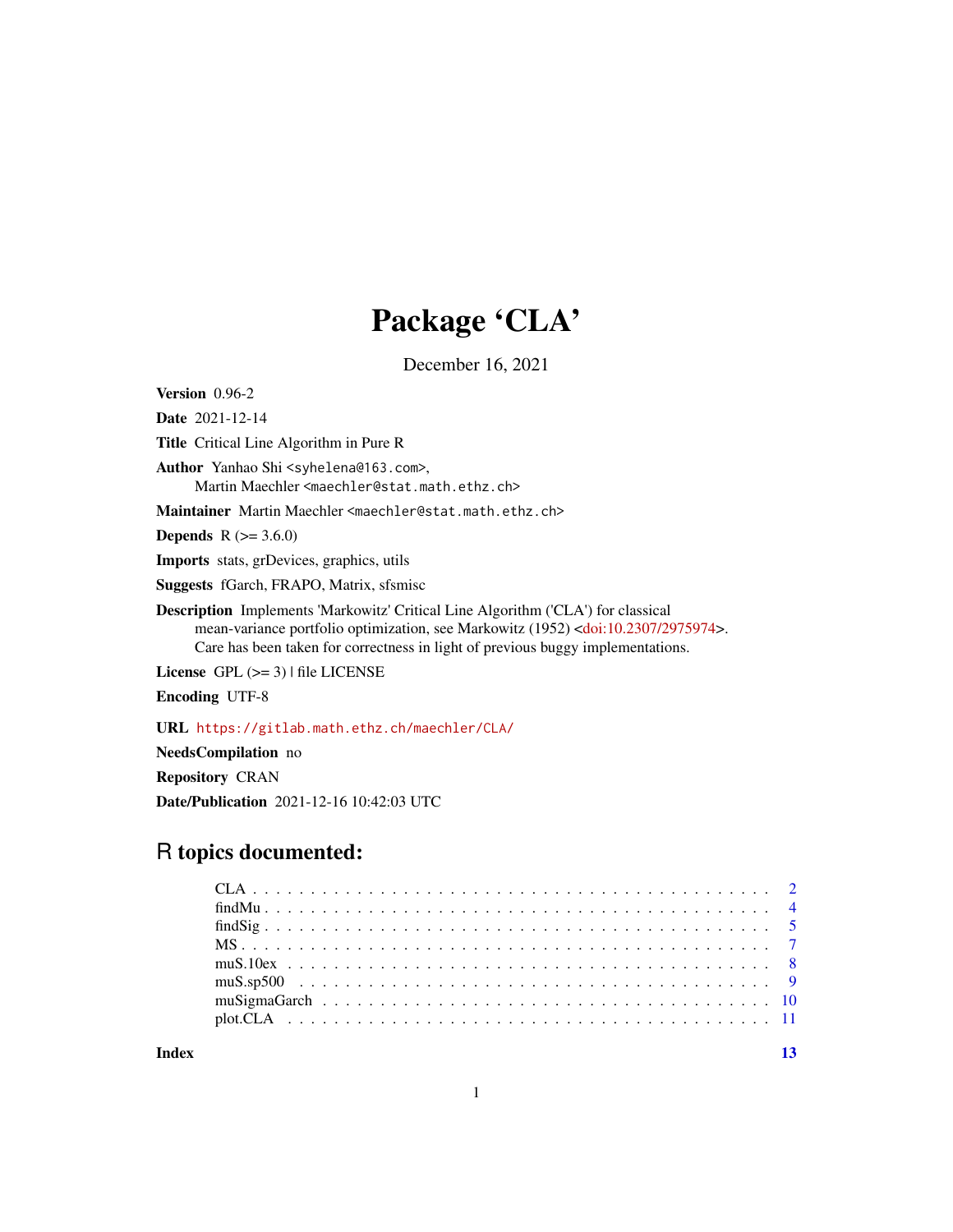<span id="page-1-1"></span><span id="page-1-0"></span>The Critical Line Algorithm was first proposed by Markowitz(1987) to solve the mean-variance optimal portfolio problem.

We solve the problem with "box" constraints, i.e., allow to specify lower and upper bounds (via lB and uB) for each asset weight.

Here we provide a pure R implementation, quite fine tuned and debugged compared to earlier ones.

# Usage

CLA(mu, covar, lB, uB,  $check.cov = TRUE, check.f = TRUE,$  $tol.lambda = 1e-07,$ give.MS = TRUE, keep.names = TRUE, trace =  $0$ )

# Arguments

| mu         | numeric vector of length n containing the expected return $E[R_i]$ for $1 = 1, 2, , n$ .                                                                                 |
|------------|--------------------------------------------------------------------------------------------------------------------------------------------------------------------------|
| covar      | the $n \times n$ covariance matrix of the returns, must be positive definite.                                                                                            |
| 1B, uB     | vectors of length n with lower and upper bounds for the asset weights.                                                                                                   |
| check.cov  | logical indicating if the covar matrix should be checked to be positive definite.                                                                                        |
| check.f    | logical indicating if a warning should be produced when the algorithm cannot<br>produce a new (smaller) lambda even though there are still free weights to be<br>chosen. |
| tol.lambda | the tolerance when checking for lambda changes or being zero.                                                                                                            |
| give.MS    | logical indicating if MS() should be computed (and returned) as well.                                                                                                    |
| keep.names | logical indicating if the weights_set matrix should keep the (asset) names (mu).                                                                                         |
| trace      | an integer (or logical) indicating if and how much diagnostic or progress out-<br>put should be produced.                                                                |

#### Details

The current implementation of the CLA is based (via Norring's) on Bailey et al.(2013). We have found buglets in that implementation which lead them to introduce their "purge" routines (purgeNumErr, purgeExcess), which are no longer necessary.

Even though this is a pure R implementation, the algorithm is quite fast also when the number of assets  $n$  is large (1000s), though that depends quite a bit on the exact problem.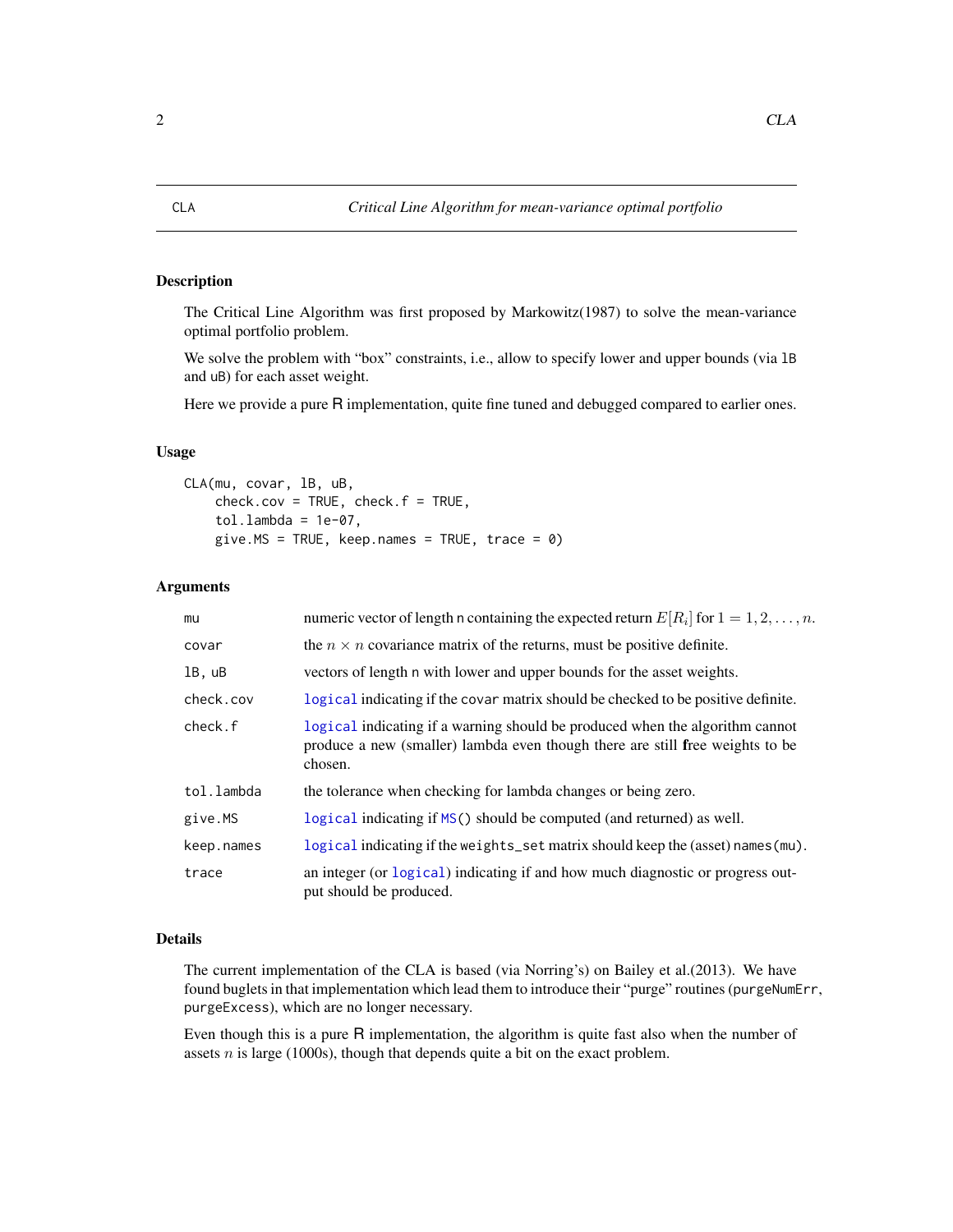# <span id="page-2-0"></span>Value

an object of [class](#page-0-0) "CLA" which is a [list](#page-0-0) with components

| weights_set  | a $n \times m$ matrix of asset weights, corresponding to the m steps that the CLA has<br>completed or the $m$ "turning points" it has computed.                      |
|--------------|----------------------------------------------------------------------------------------------------------------------------------------------------------------------|
| free_indices | a list of length m, the k-th component with the indices in $1, \ldots, n$ of those<br>assets whose weights were not at the boundary after                            |
| gammas       | numeric vector of length m of the values $\gamma_k$ for CLA step k, $k = 1, , n$ .                                                                                   |
| lambdas      | numeric vector of length m of the Lagrange parameters $\lambda_k$ for CLA step k,<br>$k=1,\ldots,n$ .                                                                |
| MS_weights   | the $\mu(W)$ and $\sigma(W)$ corresponding to the asset weights weights_set, i.e., sim-<br>ply the same as $MS(weights_set = weights_set, mu = mu, covar = covar)$ . |

# Note

The exact results of the algorithm, e.g., the assets with non-zero weights, may slightly depend on the (computer) platform, e.g., for the S&P 500 example, differences between 64-bit or 32-bit, version of BLAS or Lapack libraries etc, do have an influence, see the R script 'tests/SP500-ex.R' in the package sources.

# Author(s)

Alexander Norring did the very first version (unpublished master thesis). Current implementation: Yanhao Shi and Martin Maechler

# References

Markowitz, H. (1952) Portfolio selection, *The Journal of Finance* 7, 77–91; doi: [10.2307/2975974.](https://doi.org/10.2307/2975974)

Markowitz, H. M. (1987, 1st ed.) and Markowitz, H. M. and Todd, P. G. (2000) *Mean-Variance Analysis in Portfolio Choice and Capital Markets*; chapters 7 and 13.

Niedermayer, A. and Niedermayer, D. (2010) Applying Markowitz's Critical Line Algorithm, in J. B. Guerard (ed.), Handbook of Portfolio Construction, Springer; chapter 12, 383–400; doi: [10.1007/](https://doi.org/10.1007/978-0-387-77439-8_12) [9780387774398\\_12.](https://doi.org/10.1007/978-0-387-77439-8_12)

Bailey, D. H. and López de Prado, M. (2013) An open-source implementation of the critical-line algorithm for portfolio optimization, *Algorithms* 6(1), 169–196; doi: [10.3390/a6010169,](https://doi.org/10.3390/a6010169)

Yanhao Shi (2017) Implementation and applications of critical line algorithm for portfolio optimization; unpublished Master's thesis, ETH Zurich.

# See Also

[MS](#page-6-1); for plotting CLA results: [plot.CLA](#page-10-1).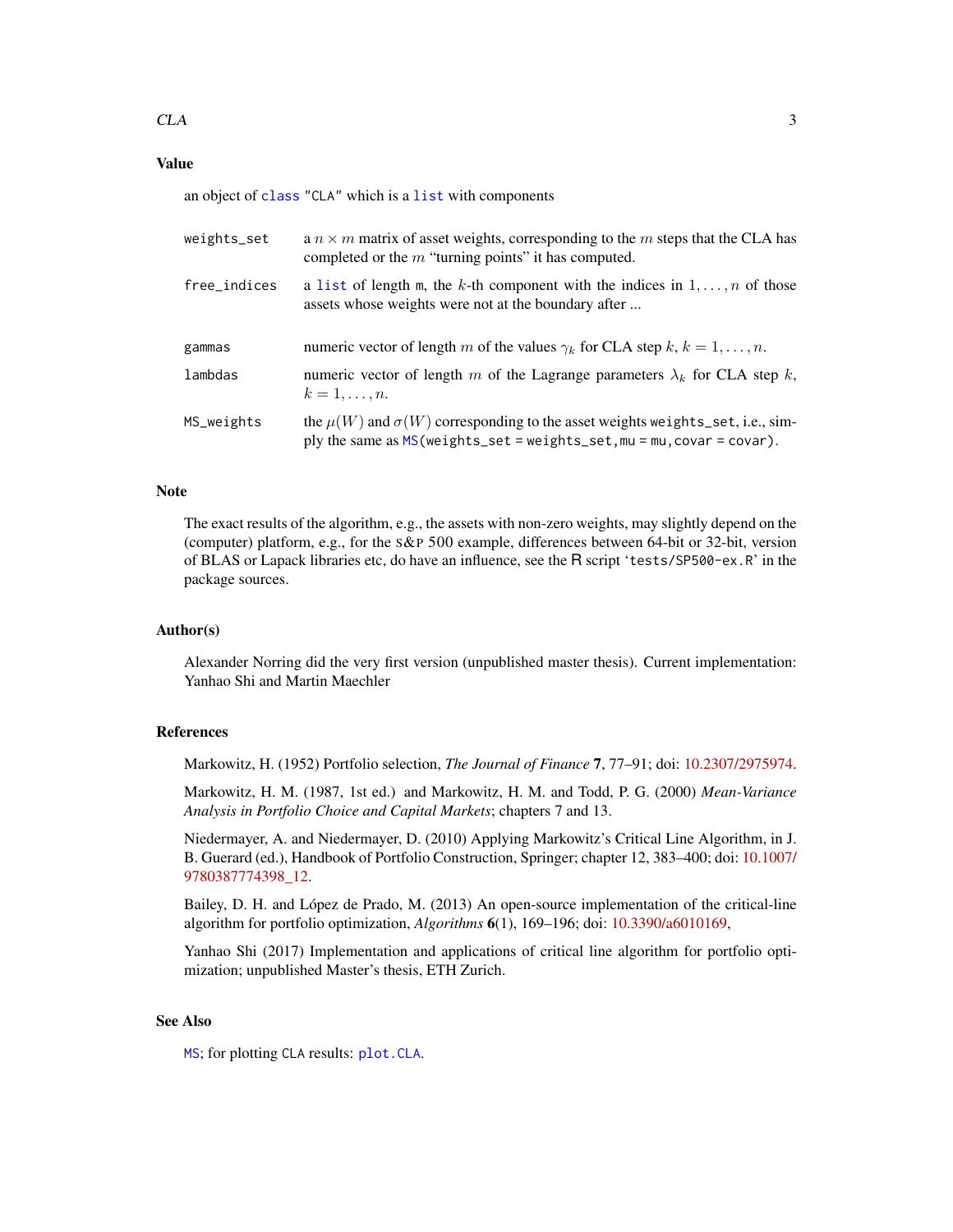# Examples

```
data(muS.sp500)
## Full data taking too much time for example
set.seed(47)
iS <- sample.int(length(muS.sp500$mu), 24)
CLsp.24 <- CLA(muS.sp500$mu[iS], muS.sp500$covar[iS, iS], lB=0, uB=1/10)
CLsp.24 # using the print() method for class "CLA"
plot(CLsp.24)
if(require(Matrix)) { ## visualize how weights change "along turning points"
  show(image(Matrix(CLsp.24$weights_set, sparse=TRUE),
             main = "CLA(muS.sp500 <random_sample(size=24)>) $ weights_set",
             xlab = "turning point", ylab = "asset number"))
}
## A 3x3 example (from real data) where CLA()'s original version failed
## and 'check.f = TRUE' produces a warning :
mc3 < - list(
   mu = c(0.0408, 0.102, -0.023),
   cv = matrix(c(0.00648, 0.00792, 0.00473,
                  0.00792, 0.0334, 0.0121,
                  0.00473, 0.0121, 0.0793), 3, 3,
           dimnames = list(NULL,
                           paste0(c("TLT", "VTI","GLD"), ".Adjusted"))))
rc3 <- with(mc3, CLA(mu=mu, covar=cv, lB=0, uB=1, trace=TRUE))
```
<span id="page-3-1"></span>findMu *Find mu(W) and W, given sigma(W) and CLA result*

# Description

Find  $\mu(W)$  and W, given  $\sigma(W)$  and [CLA](#page-1-1) result.

# Usage

```
findMu(Sig0, result, covar, tol.unir = 1e-06, equal.tol = 1e-06)
```
#### Arguments

| Sig0      | numeric vector of $\sigma(W)$ values.                                                                                                                  |
|-----------|--------------------------------------------------------------------------------------------------------------------------------------------------------|
| result    | a list with components MS_weight and weights_set as resulting from CLA().                                                                              |
| covar     | the same $n \times n$ covariance matrix (of asset returns) as the argument of CLA().                                                                   |
| tol.unir  | numeric tolerance passed to uniroot.                                                                                                                   |
| equal.tol | numeric tolerance to be used in $all.equals($ tolerance = equal.tol) in<br>the check to see if the $\mu$ of two neighbouring turning points are equal. |

<span id="page-3-0"></span>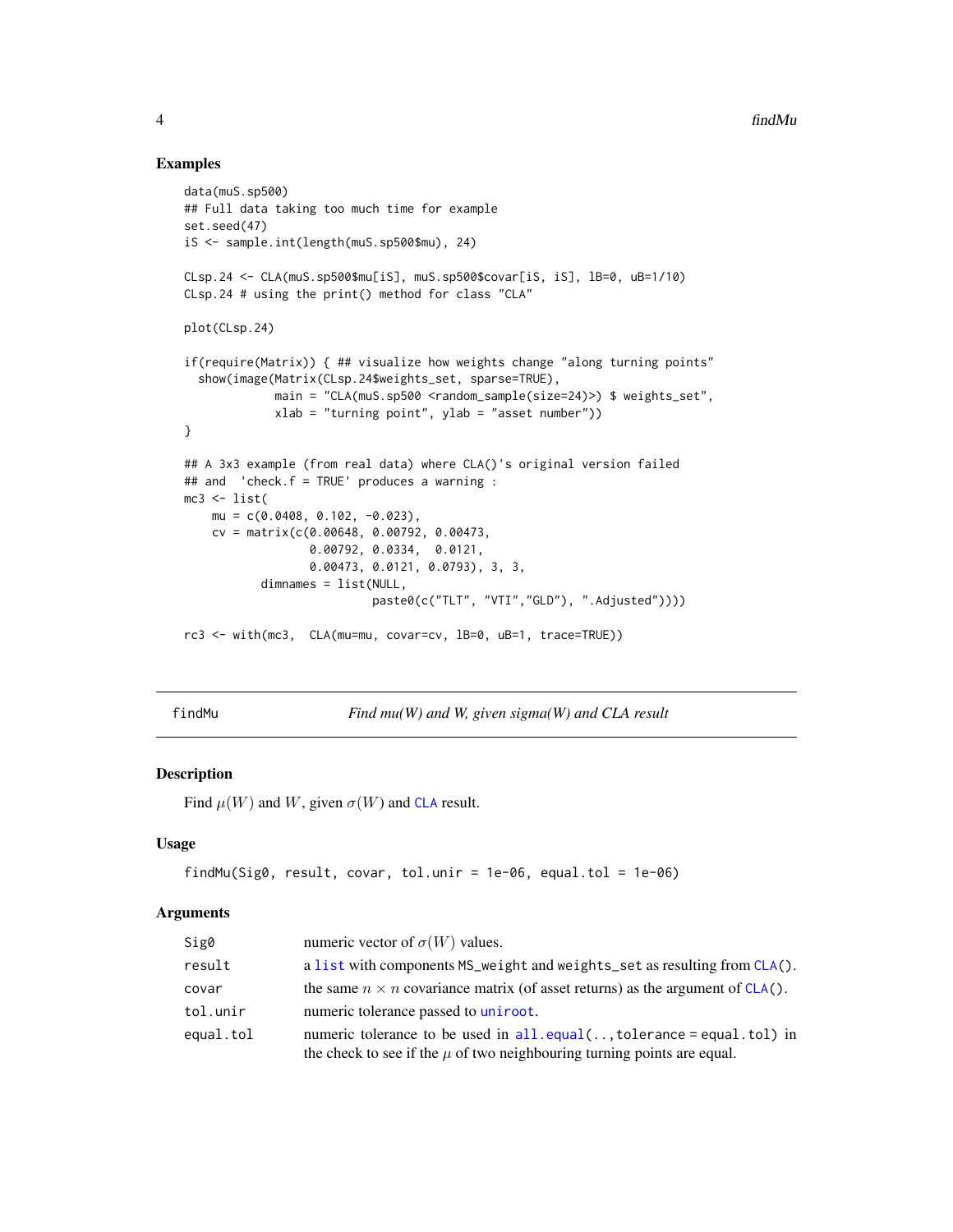#### <span id="page-4-0"></span>findSig 5

# Value

a [list](#page-0-0) with components

| Mu     | numeric vector of same length, say $M$ , as Sig0. |
|--------|---------------------------------------------------|
| weight | numeric $n \times M$ matrix of weights.           |

# References

Master thesis, p.33

# See Also

[findSig](#page-4-1), [CLA](#page-1-1), [MS](#page-6-1).

# Examples

```
data(muS.sp500)
## Full data taking too much time for example
if(getRversion() >= "3.6") .Rk <- RNGversion("3.5.0") # for back compatibility & warning
set.seed(2016)
iS <- sample.int(length(muS.sp500$mu), 17)
if(getRversion() >= "3.6") do.call(RNGkind, as.list(.Rk)) # revertcov17 <- muS.sp500$covar[iS, iS]
CLsp.17 <- CLA(muS.sp500$mu[iS], covar=cov17, lB=0, uB = 1/2)
CLsp.17 # 16 turning points
summary(tpS <- CLsp.17$MS_weights[,"Sig"])
str(s0 \leq seq(0.0186, 0.0477, by = 0.0001))mu.. <- findMu(s0, result=CLsp.17, covar=cov17)
str(mu..)
stopifnot(dim(mu..$weight) == c(17, length(s0)))plot(s0, mu..$Mu, xlab=quote(sigma), ylab = quote(mu),
     type = "o", cex = 1/4)
points(CLsp.17$MS_weights, col = "tomato", cex = 1.5)
```
<span id="page-4-1"></span>findSig *Find sigma(W) and W, given mu(W) and CLA result*

# Description

Find  $\sigma(W)$  and W, given  $\mu(W)$  and [CLA](#page-1-1) result.

#### Usage

findSig(Mu0, result, covar, equal.tol)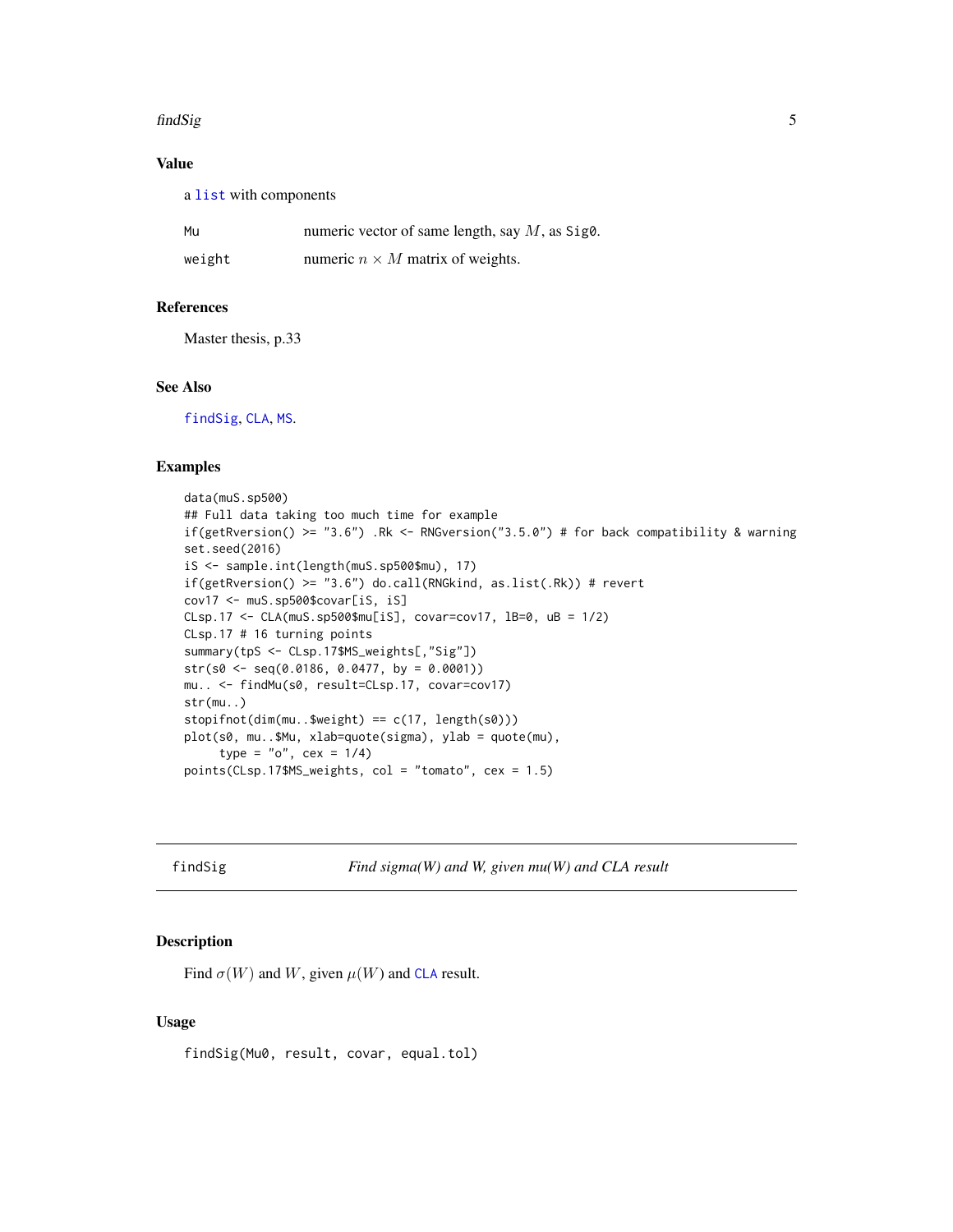# <span id="page-5-0"></span>Arguments

| Mu0       | numeric vector of $\mu(W)$ values.                                                                                                                     |
|-----------|--------------------------------------------------------------------------------------------------------------------------------------------------------|
| result    | a list with components MS_weight and weights_set as resulting from CLA().                                                                              |
| covar     | the same $n \times n$ covariance matrix (of asset returns) as the argument of CLA().                                                                   |
| equal.tol | numeric tolerance to be used in $all.equals(;tolerance = equal tol)$ in<br>the check to see if the $\mu$ of two neighbouring turning points are equal. |

# Value

a [list](#page-0-0) with components

| Sig    | numeric vector of same length, say $M$ , as Mu $\theta$ . |
|--------|-----------------------------------------------------------|
| weight | numeric $n \times M$ matrix of weights.                   |

# References

Master thesis, p.33

# See Also

[findMu](#page-3-1), [CLA](#page-1-1), [MS](#page-6-1).

```
data(muS.sp500)
## Full data taking too much time for example: Subset of n=21:
if(getRversion() >= "3.6") .Rk <- RNGversion("3.5.0") # for back compatibility & warning
set.seed(2018)
iS <- sample.int(length(muS.sp500$mu), 21)
if(getRversion() >= "3.6") do.call(RNGkind, as.list(.Rk)) # revert
cov21 <- muS.sp500$covar[iS, iS]
CLsp.21 <- CLA(muS.sp500$mu[iS], covar=cov21, lB=0, uB = 1/2)
CLsp.21 # 14 turning points
summary(tpM <- CLsp.21$MS_weights[,"Mu"])
str(m0 <- c(min(tpM),seq(0.00205, 0.00525, by = 0.00005), max(tpM)))
sig. <- findSig(m0, result=CLsp.21, covar=cov21)
str(sig.)
stopifnot(dim(sig.$weight) == c(21, length(m0)))
plot(sig.$Sig, m0, xlab=quote(sigma), ylab = quote(mu),
     type = "o", cex = 1/4)
points(CLsp.21$MS_weights, col = "tomato", cex = 1.5)
title("Efficient Frontier from CLA()")
mtext("findSig() to interpolate between turning points", side=3)
```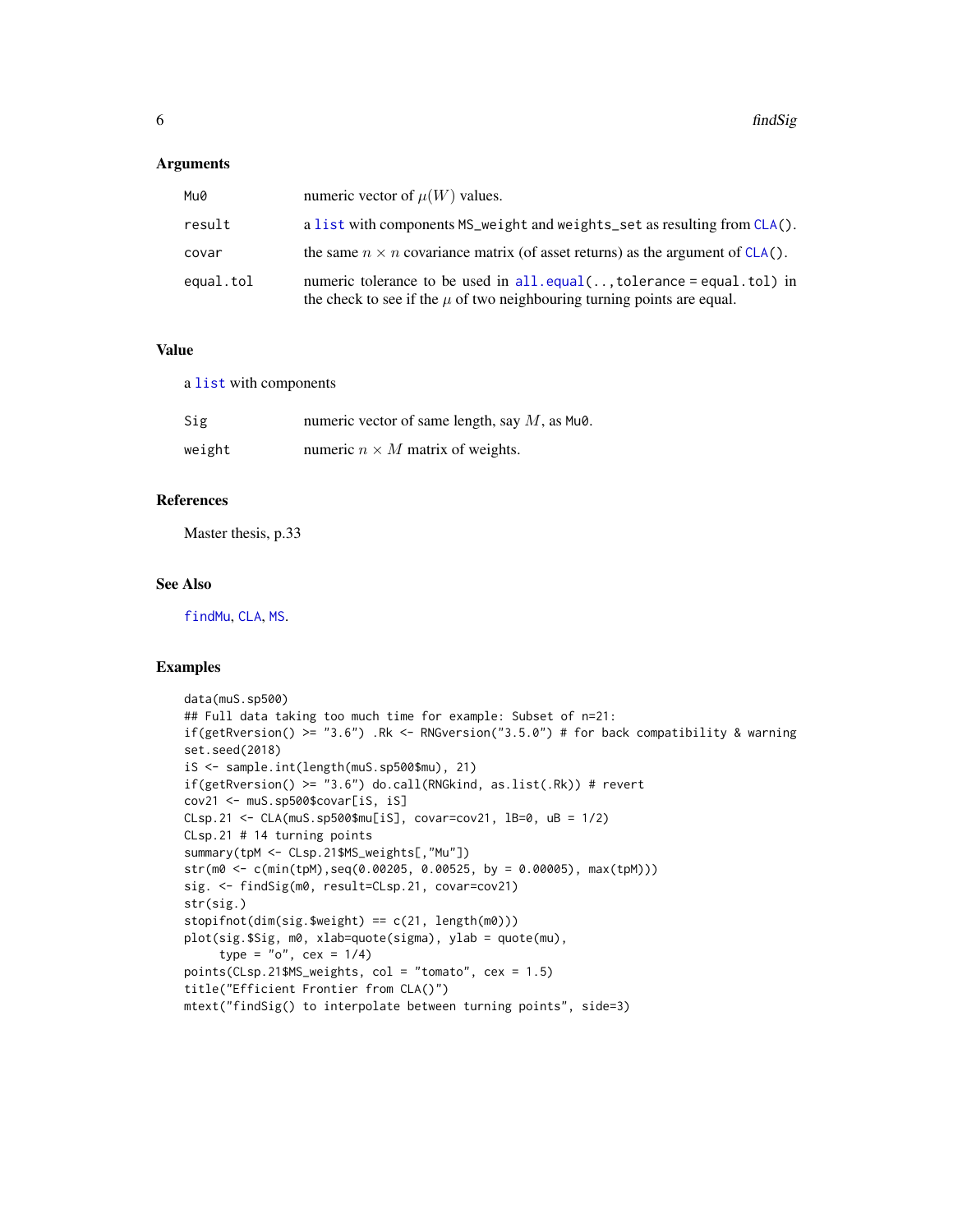Compute the vectors of means ( $\mu_i$ ) and standard deviations ( $sigma_i$ ), for all the turning points of a [CLA](#page-1-1) result.

# Usage

MS(weights\_set, mu, covar)

*from CLA*

### Arguments

| weights_set | numeric matrix $(n \times m)$ of optimal asset weights $W = (w_1, w_2, \dots, w_m)$ , as<br>resulting from $CLA()$ . |
|-------------|----------------------------------------------------------------------------------------------------------------------|
| mu          | expected (log) returns (identical to <i>argument</i> of $CLA()$ ).                                                   |
| covar       | covariance matrix of (log) returns (identical to <i>argument</i> of $CLA()$ ).                                       |

# Details

These are trivially computable from the [CLA\(](#page-1-1))'s result. To correctly *interpolate* this, "hyperbolic" interpolation is needed, provided by the [findSig](#page-4-1) and [findMu](#page-3-1) functions.

# Value

a [list](#page-0-0) with components

| Sig | numeric vector of length m of standard deviations, $\sigma(W)$ . |
|-----|------------------------------------------------------------------|
| Mu  | numeric vector of length m of means $\mu(W)$ .                   |

# Author(s)

Yanhao Shi

# See Also

[CLA](#page-1-1).

# Examples

## The function is quite simply MS ## and really an auxiliary function for CLA(). ## TODO: add small (~12 assets) example

<span id="page-6-1"></span><span id="page-6-0"></span>MS *Means (Mu) and Standard Deviations (Sigma) of the "Turning Points"*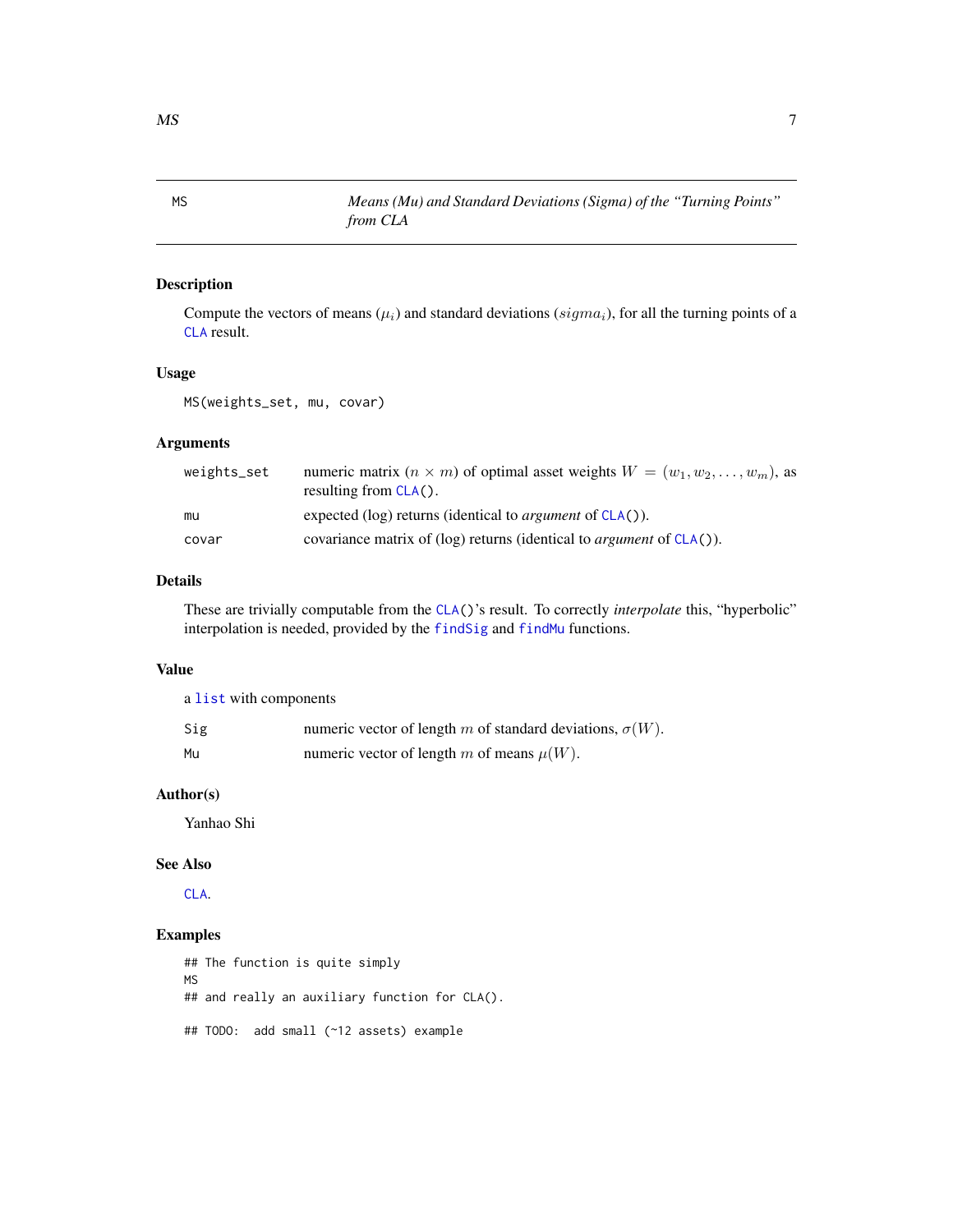The simple example Data of Markowitz and Todd (2000); used for illustrating the CLA; reused in Bailey and López de Prado (2013).

### Usage

data("muS.10ex")

# Format

A list with two components,

mu Named num [1:10] 1.175 1.19 0.396 1.12 0.346 ... names : chr [1:10] "X1" "X2" "X3" "X4" ...

covar num [1:10, 1:10] 0.4076 0.0318 0.0518 0.0566 0.033 ...

#### Source

From 'http://www.quantresearch.info/CLA\_Data.csv.txt' (URL no longer working, Aug.2020!) by López de Prado.

#### References

Markowitz, H. M. (1987, 1st ed.) and Markowitz, H. M. and Todd, P. G. (2000) *Mean-Variance Analysis in Portfolio Choice and Capital Markets*, page 335.

Bailey, D. H. and López de Prado, M. (2013) An open-source implementation of the critical-line algorithm for portfolio optimization, *Algorithms* 6(1), 169–196; doi: [10.3390/a6010169,](https://doi.org/10.3390/a6010169) p. 16f.

```
data(muS.10ex)
str(muS.10ex)
CLA.10ex <- with(muS.10ex, CLA(mu, covar, lB=0, uB=1))
if(require("Matrix"))
 drop0(zapsmall(CLA.10ex$weights_set))
## The results, summarized, as in Bayley and López de Prado (Table 2, p.18) :
with(CLA.10ex, round(cbind(MS_weights[,2:1], lambda=lambdas, t(weights_set)), 3))
CLA.10ex.1c <- with(muS.10ex, CLA(mu, covar, lB=1/100, uB=1))
round(CLA.10ex.1c$weights_set, 3)
```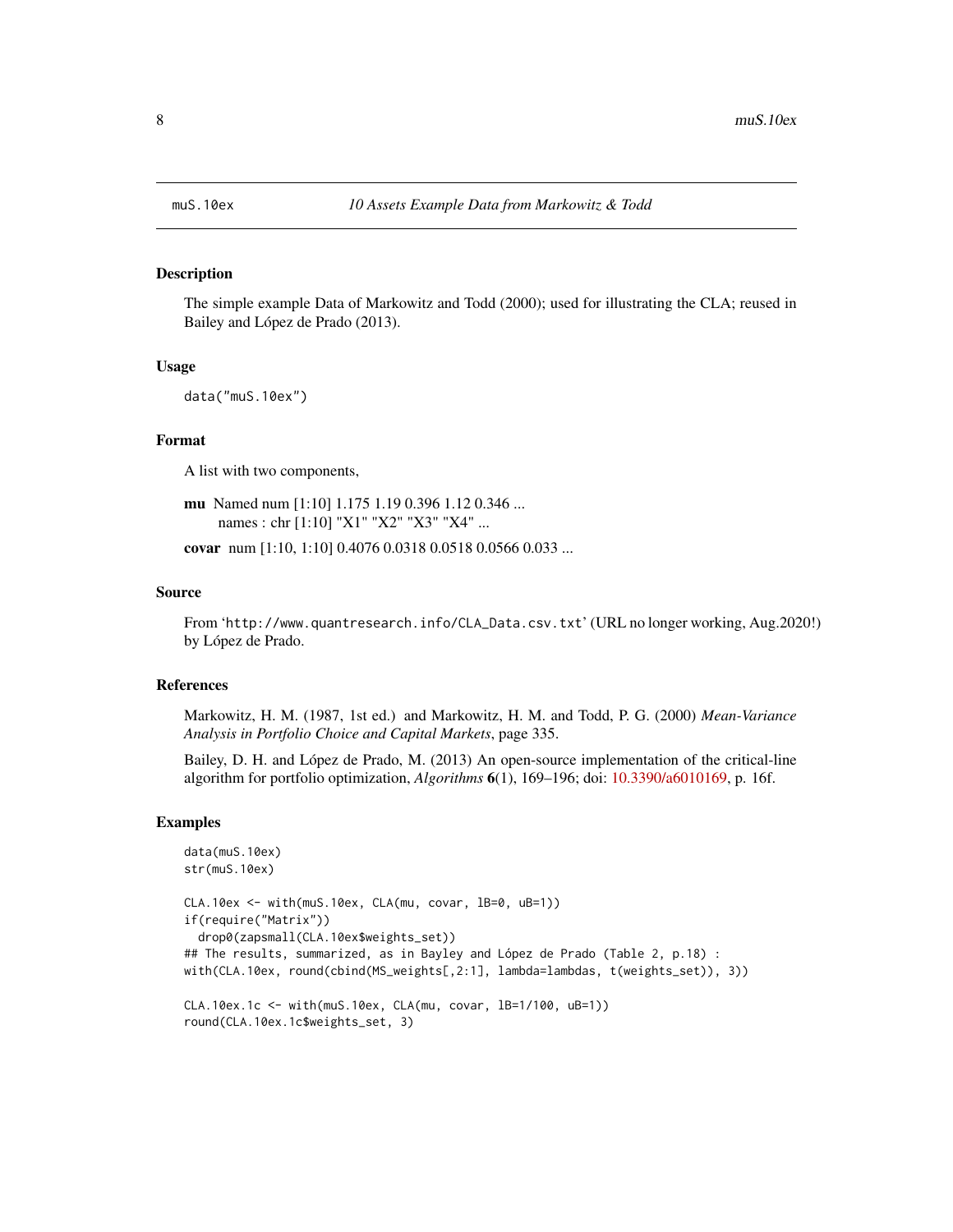<span id="page-8-1"></span><span id="page-8-0"></span>

If  $R_{j,t}$  are the basically the scale standardized log returns for  $j = 1, 2, ..., 476$  of 476 stocks from S&P 500, as from [SP500](#page-0-0), then  $mu_j = E[R_{j,*}]$  somehow averaged over time; actually as predicted by muSigma() at the end of the time period, and  $\Sigma_{j,k} = Cov(R_j, R_k)$  are estimated covariances.

These are the main "inputs" needed for the CLA algorithm, see [CLA](#page-1-1).

### Usage

data("muS.sp500")

#### Format

A list with two components,

```
mu Named num [1:476] 0.00233 0.0035 0.01209 0.00322 0.00249 ...
    names : chr [1:476] "A" "AA" "AAPL" "ABC" ...
```
covar num [1:476, 1:476] 0.001498 0.000531 0.000536 ...

#### Source

It is as simple as this:

```
data(SP500, package="FRAPO")
system.time(muS.sp500 <- muSigmaGarch(SP500)) # 26 sec. (lynne, 2017)
```
# See Also

[muSigmaGarch\(](#page-9-1)) which was used to construct it.

#### Examples

data(muS.sp500) str(muS.sp500)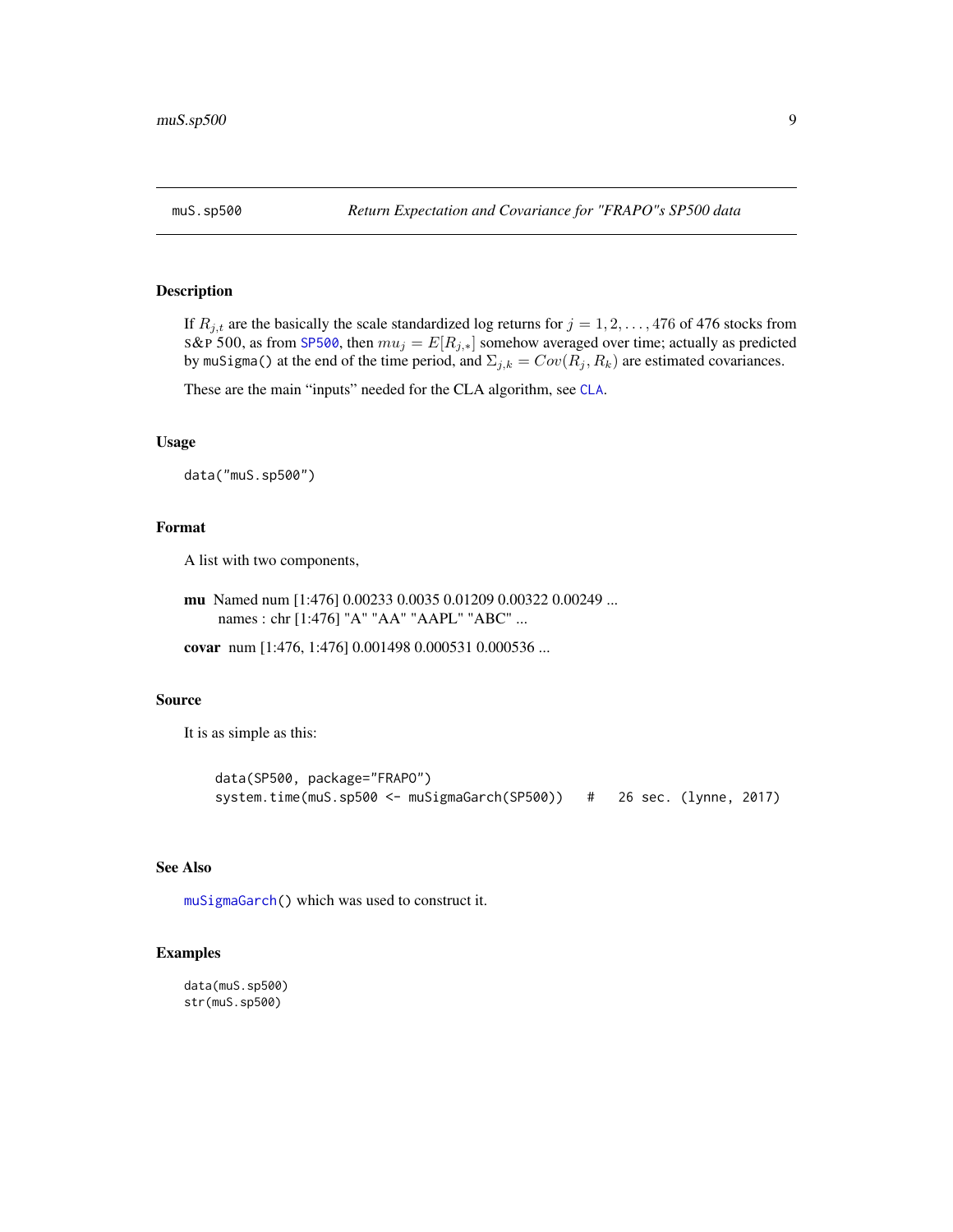<span id="page-9-1"></span><span id="page-9-0"></span>

Compute (mu, Sigma) for a set of assets via a GARCH fit to each individual asset, using package [fGarch](https://CRAN.R-project.org/package=fGarch)'s [garchFit\(](#page-0-0)).

# Usage

```
muSigmaGarch(x, formula = \gammagarch(1, 1), cond.dist = "std", trace = FALSE,
              ...)
```
# Arguments

| x         | numeric matrix or data frame $(T \times d)$ of log returns of d assets, observed on a<br>common set of $T$ time points. |
|-----------|-------------------------------------------------------------------------------------------------------------------------|
| formula   | optional formula for garch Fit.                                                                                         |
| cond.dist | the conditional distribution to be used for the garch process.                                                          |
| trace     | logical indicating if some progress of garchFit() should printed to the console.                                        |
| $\cdots$  | optional arguments to cor, i.e., use or method.                                                                         |

# Value

a list with components

| mu    | numeric vector of length <i>n</i> of mean returns (= $E[R_i]$ ). |
|-------|------------------------------------------------------------------|
| covar | covariance matrix $(n \times n)$ of the returns.                 |

# See Also

[muS.sp500](#page-8-1) which has been produced via muSigmaGarch. [CLA](#page-1-1) which needs (mu,covar) as crucial input.

```
if(requireNamespace("FRAPO")) {
 data(NASDAQ, package = "FRAPO")
 ## 12 randomly picked stocks from NASDAQ data
 iS <- if(FALSE) { ## created (w/ warning, in new R) by
   RNGversion("3.5.0"); set.seed(17); iS <- sample(ncol(NASDAQ), 12)
 } else c(341L, 2126L, 1028L, 1704L, 895L, 1181L, 454L, 410L, 1707L, 425L, 950L, 5L)
 X. <- NASDAQ[, iS]
 muSig <- muSigmaGarch(X.)
 stopifnot(identical(names(muSig$mu), names(NASDAQ)[iS]),
           identical(dim(muSig$covar), c(12L,12L)),
     all.equal(unname(muSig$mu),
```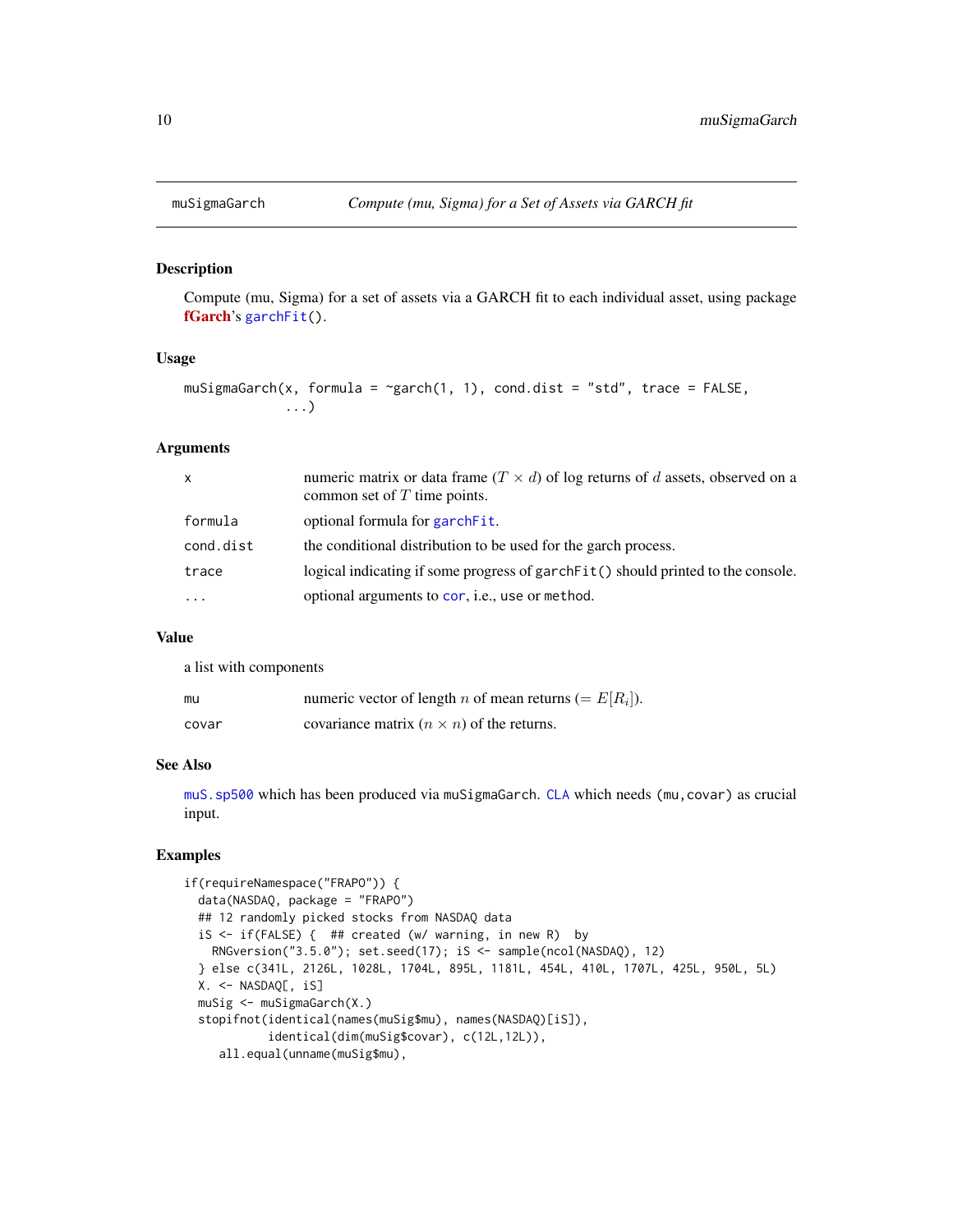<span id="page-10-0"></span>}

```
c( 7.97, -4.05, -14, 21.5, -5.36, -15.3,-15.9, 11.8, -1.64, -14, 3.13, 121) / 10000,tol = 0.0015))
```
<span id="page-10-1"></span>

plot.CLA *Plotting CLA() results including Efficient Frontier*

# Description

A partly experimental [plot\(](#page-0-0)) method for [CLA\(](#page-1-1)) objects.

It draws the efficient frontier in the  $\mu_w, \sigma_w$  aka (mean, std.dev.) plane.

Currently, this is quite rudimentary.

Future improvements would allow - to add the/some single asset points, - to correctly ('hyperbolically') interpolate between turning points - add text about the number of (unique) critical points add option add = FALSE which when TRUE would use [lines](#page-0-0) instead plot.

# Usage

```
## S3 method for class 'CLA'
plot(x, type = "o", main = "Efficient Frontier",xlab = expression(sigma(w)),ylab = expression(mu(w)),
     col = adjustcolor("blue", alpha.f = 0.5),pch = 16, ...)
```
# Arguments

| $\times$   | a named $list$ as resulting from $CLA()$ .                                                                                        |
|------------|-----------------------------------------------------------------------------------------------------------------------------------|
| type       | the lines/points types used for the efficient frontier. This will become more<br>sophisticated, i.e., may change non-compatibly!! |
| main       | main title.                                                                                                                       |
| xlab, ylab | x- and y- axis labels, passed to plot. default.                                                                                   |
| col, pch   | color and point type, passed to plot. default, but with differing defaults in this<br>method.                                     |
| $\cdots$   | potentially further arguments passed to plot, i.e., plot. default.                                                                |

# Author(s)

Martin Maechler.

# See Also

[CLA](#page-1-1), [plot.default](#page-0-0).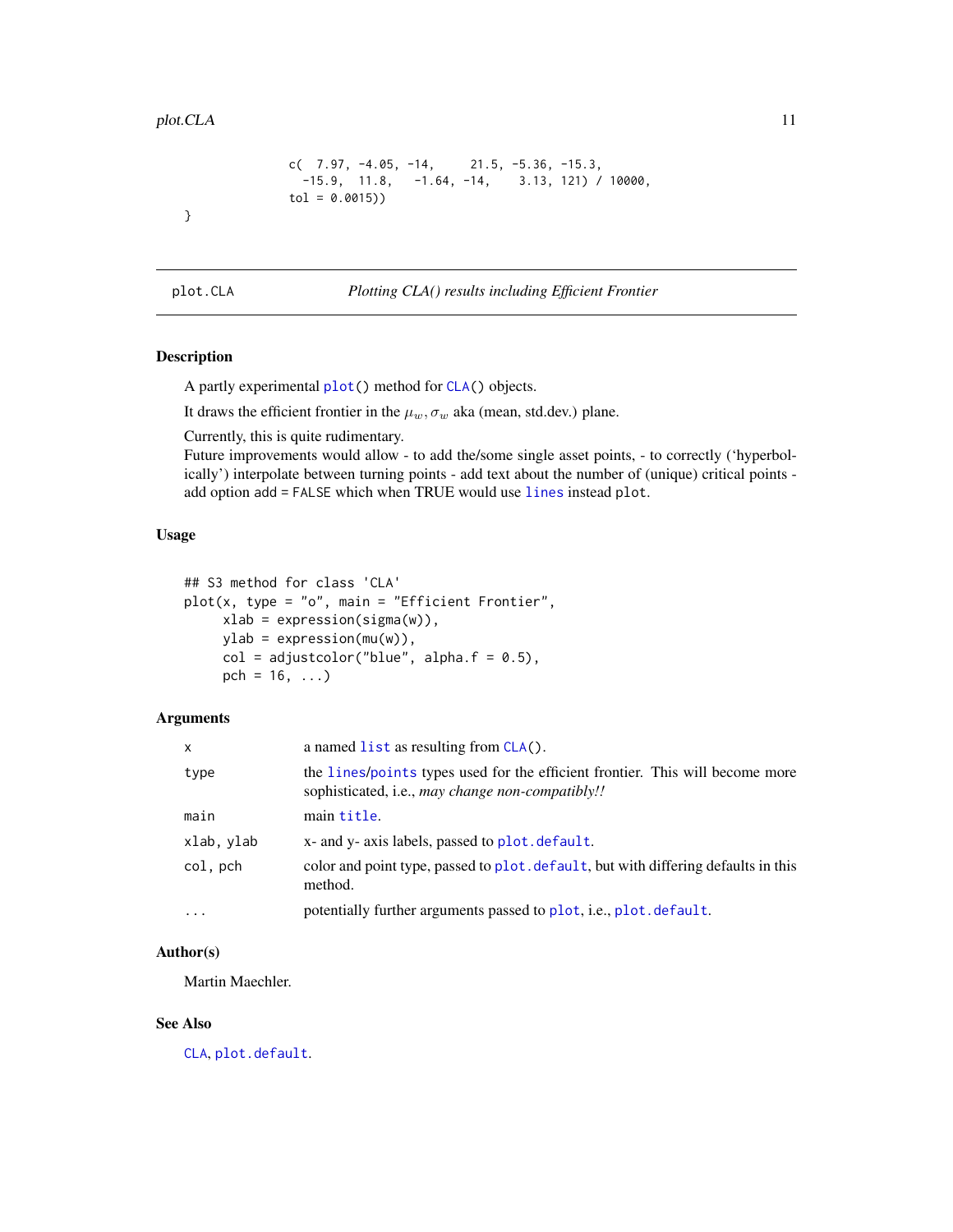```
## TODO %% Add A. Norring's small 12-asset example see --> ../TODO
## ---- one example is in help(CLA)
```